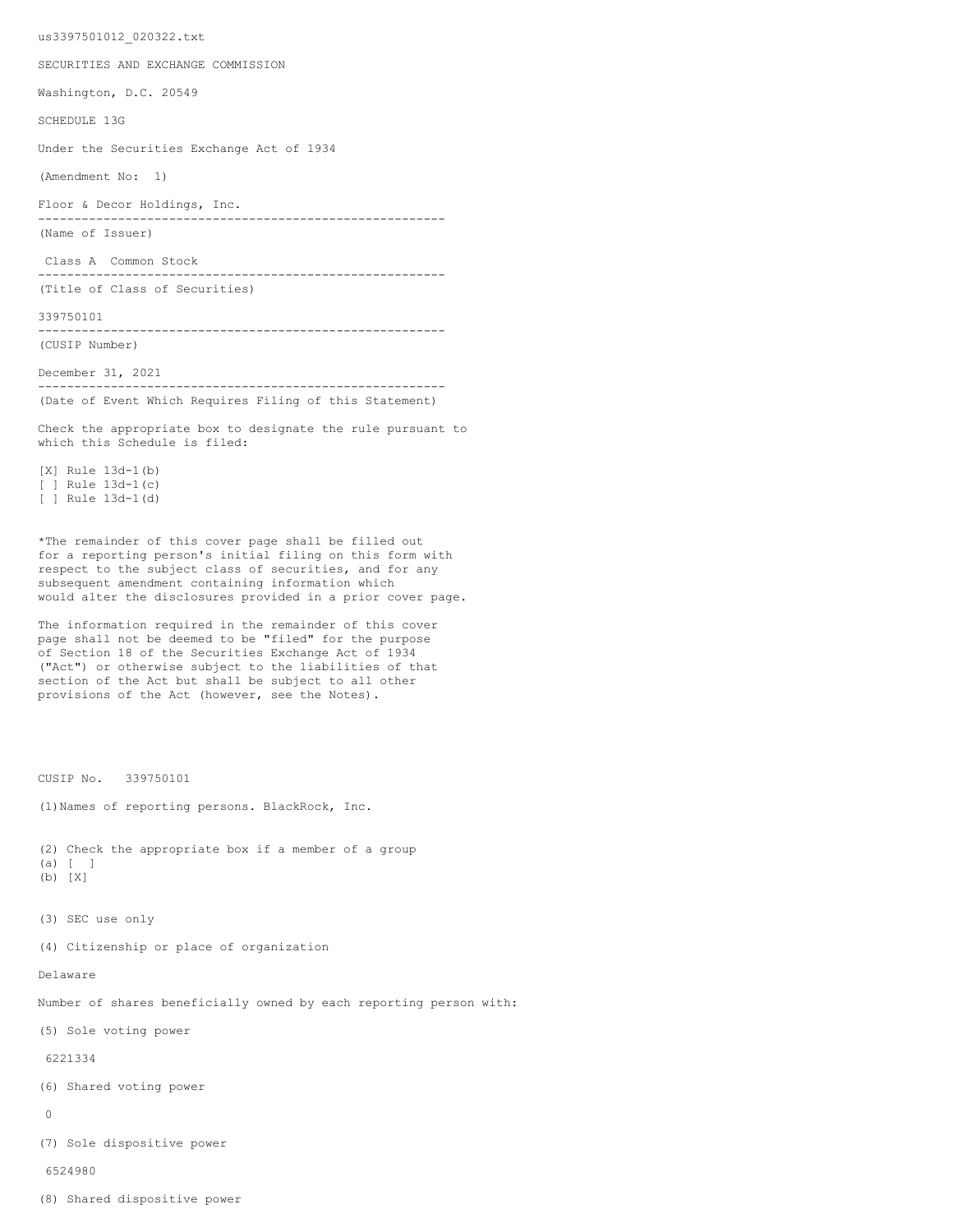0 (9) Aggregate amount beneficially owned by each reporting person 6524980 (10) Check if the aggregate amount in Row (9) excludes certain shares (11) Percent of class represented by amount in Row 9 6.2% (12) Type of reporting person HC Item 1. Item 1(a) Name of issuer: ----------------------------------------------------------------------- Floor & Decor Holdings, Inc. Item 1(b) Address of issuer's principal executive offices: ----------------------------------------------------------------------- 2500 WINDY RIDGE PARKWAY, SE ATLANTA GA 30339 Item 2. 2(a) Name of person filing: ---------------------------------------------------------------------- BlackRock, Inc. 2(b) Address or principal business office or, if none, residence: ----------------------------------------------------------------------- BlackRock, Inc. 55 East 52nd Street New York, NY 10055 2(c) Citizenship: -------------------------------------------------------------------- See Item 4 of Cover Page 2(d) Title of class of securities: ------------------------------------------------------------------- Class A Common Stock 2(e) CUSIP No.: See Cover Page Item 3. If this statement is filed pursuant to Rules  $13d-1(b)$ , or  $13d-2(b)$  or  $(c)$ , check whether the person filing is a: [ ] Broker or dealer reqistered under Section 15 of the Act; [ ] Bank as defined in Section 3(a)(6) of the Act; [ ] Insurance company as defined in Section 3(a)(19) of the Act; [ ] Investment company registered under Section 8 of the Investment Company Act of 1940; [ ] An investment adviser in accordance with Rule  $13d-1$ (b)(1)(ii)(E); [ ] An employee benefit plan or endowment fund in accordance with Rule  $13d-1(b)$  (1)(ii)(F);

[X] A parent holding company or control person in accordance with Rule 13d-1(b)(1)(ii)(G);

[ ] A savings associations as defined in Section 3(b) of the Federal Deposit Insurance Act (12 U.S.C. 1813);

[ ] A church plan that is excluded from the definition of an investment company under section 3(c)(14) of the Investment Company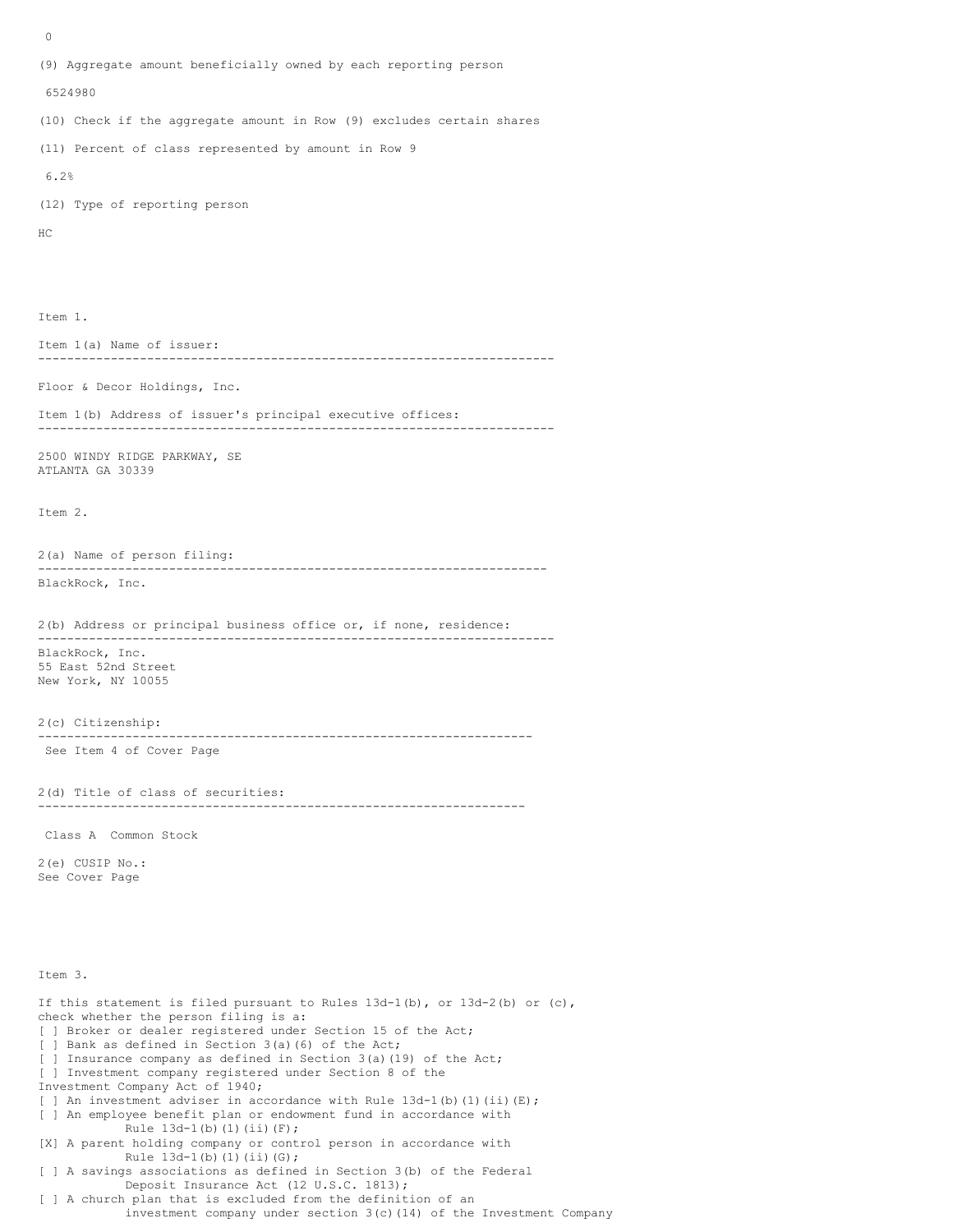Act of 1940; [ ] A non-U.S. institution in accordance with Rule 240.13d-1(b)(1)(ii)(J); [ ] Group, in accordance with Rule 240.13d-1(b)(1)(ii)(K). If filing as a non-U.S. institution in accordance with Rule  $240.13d-1$ (b)(1)(ii)(J), please specify the type of institution:

Item 4. Ownership

Provide the following information regarding the aggregate number and percentage of the class of securities of the issuer identified in Item 1.

Amount beneficially owned:

6524980

Percent of class

6.2%

Number of shares as to which such person has:

Sole power to vote or to direct the vote

6221334

Shared power to vote or to direct the vote

 $\cap$ 

Sole power to dispose or to direct the disposition of

6524980

Shared power to dispose or to direct the disposition of

 $\Omega$ 

## Item 5.

Ownership of 5 Percent or Less of a Class. If this statement is being filed to report the fact that as of the date hereof the reporting person has ceased to be the beneficial owner of more than 5 percent of the class of securities, check the following [ ].

Item 6. Ownership of More than 5 Percent on Behalf of Another Person

If any other person is known to have the right to receive or the power to direct the receipt of dividends from, or the proceeds from the sale of, such securities, a statement to that effect should be included in response to this item and, if such interest relates to more than 5 percent of the class, such person should be identified. A listing of the shareholders of an investment company registered under the Investment Company Act of 1940 or the beneficiaries of employee benefit plan, pension fund or endowment fund is not required.

Various persons have the right to receive or the power to direct the receipt of dividends from, or the proceeds from the sale of the common stock of Floor & Decor Holdings, Inc.. No one person's interest in the common stock of Floor & Decor Holdings, Inc. is more than five percent of the total outstanding common shares.

Item 7. Identification and Classification of the Subsidiary Which Acquired the Security Being Reported on by the Parent Holding Company or Control Person.

See Exhibit A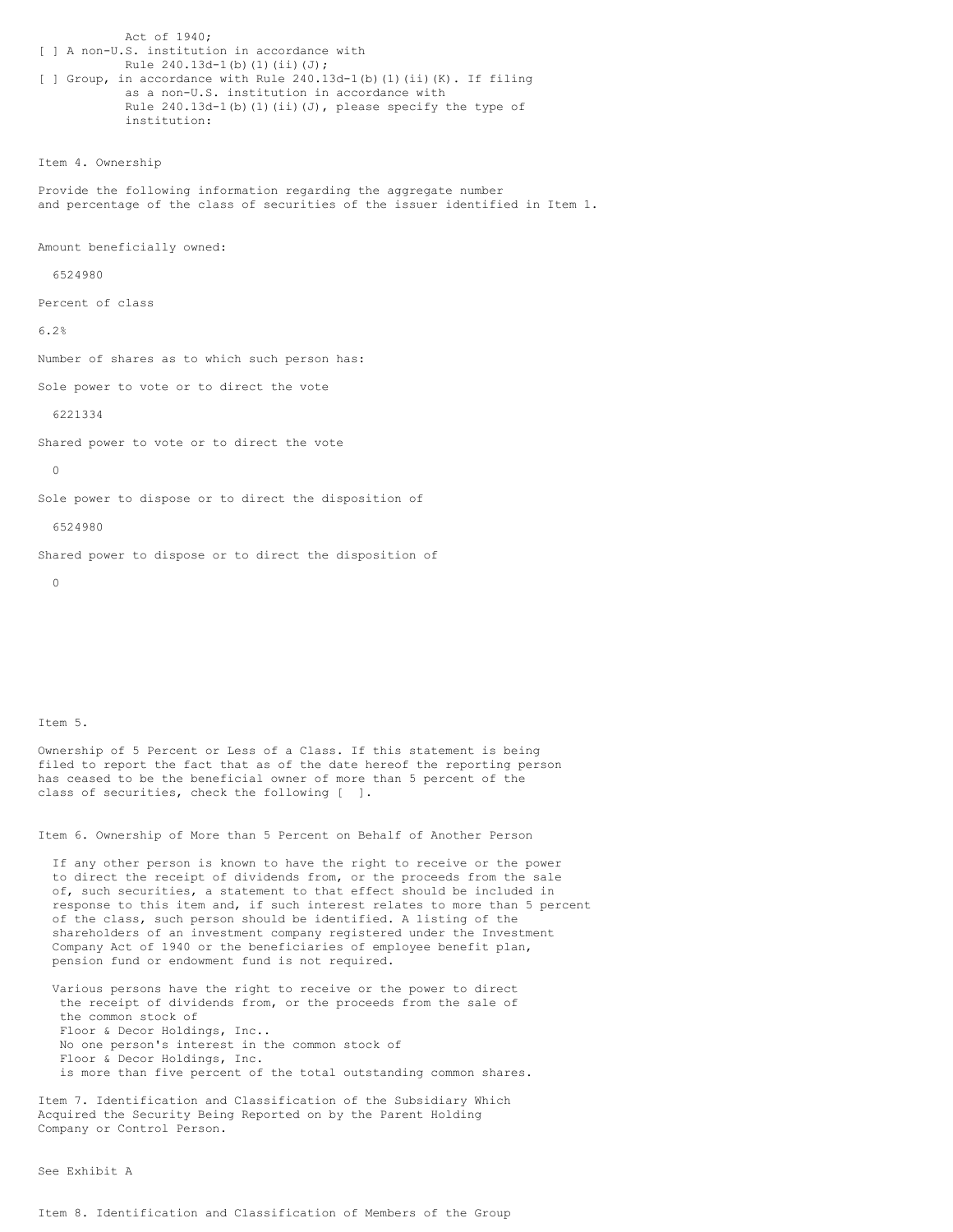If a group has filed this schedule pursuant to Rule  $13d-1$ (b)(ii)(J), so indicate under Item 3(j) and attach an exhibit stating the identity and Item 3 classification of each member of the group. If a group has filed this schedule pursuant to Rule  $13d-1(c)$  or Rule  $13d-1(d)$ , attach an exhibit stating the identity of each member of the group.

Item 9. Notice of Dissolution of Group

Notice of dissolution of a group may be furnished as an exhibit stating the date of the dissolution and that all further filings with respect to transactions in the security reported on will be filed, if required, by members of the group, in their individual capacity.

See Item 5.

## Item 10. Certifications

By signing below I certify that, to the best of my knowledge and belief, the securities referred to above were acquired and are held in the ordinary course of business and were not acquired and are not held for the purpose of or with the effect of changing or influencing the control of the issuer of the securities and were not acquired and are not held in connection with or as a participant in any transaction having that purpose or effect.

Signature.

After reasonable inquiry and to the best of my knowledge and belief, I certify that the information set forth in this statement is true, complete and correct.

Dated: February 3, 2022 BlackRock, Inc.

Signature: Spencer Fleming

-------------------------------------------

Name/Title Attorney-In-Fact

The original statement shall be signed by each person on whose behalf the statement is filed or his authorized representative. If the statement is signed on behalf of a person by his authorized representative other than an executive officer or general partner of the filing person, evidence of the representative's authority to sign on behalf of such person shall be filed with the statement, provided, however, that a power of attorney for this purpose which is already on file with the Commission may be incorporated by reference. The name and any title of each person who signs the statement shall be typed or printed beneath his signature.

Attention: Intentional misstatements or omissions of fact constitute Federal criminal violations (see 18 U.S.C. 1001).

Exhibit A

## Subsidiary

BlackRock Advisors, LLC Aperio Group, LLC BlackRock (Netherlands) B.V. BlackRock Institutional Trust Company, National Association BlackRock Asset Management Ireland Limited BlackRock Financial Management, Inc. BlackRock Asset Management Schweiz AG BlackRock Investment Management, LLC BlackRock Investment Management (UK) Limited BlackRock Asset Management Canada Limited BlackRock (Luxembourg) S.A. BlackRock Investment Management (Australia) Limited BlackRock Advisors (UK) Limited BlackRock Fund Advisors